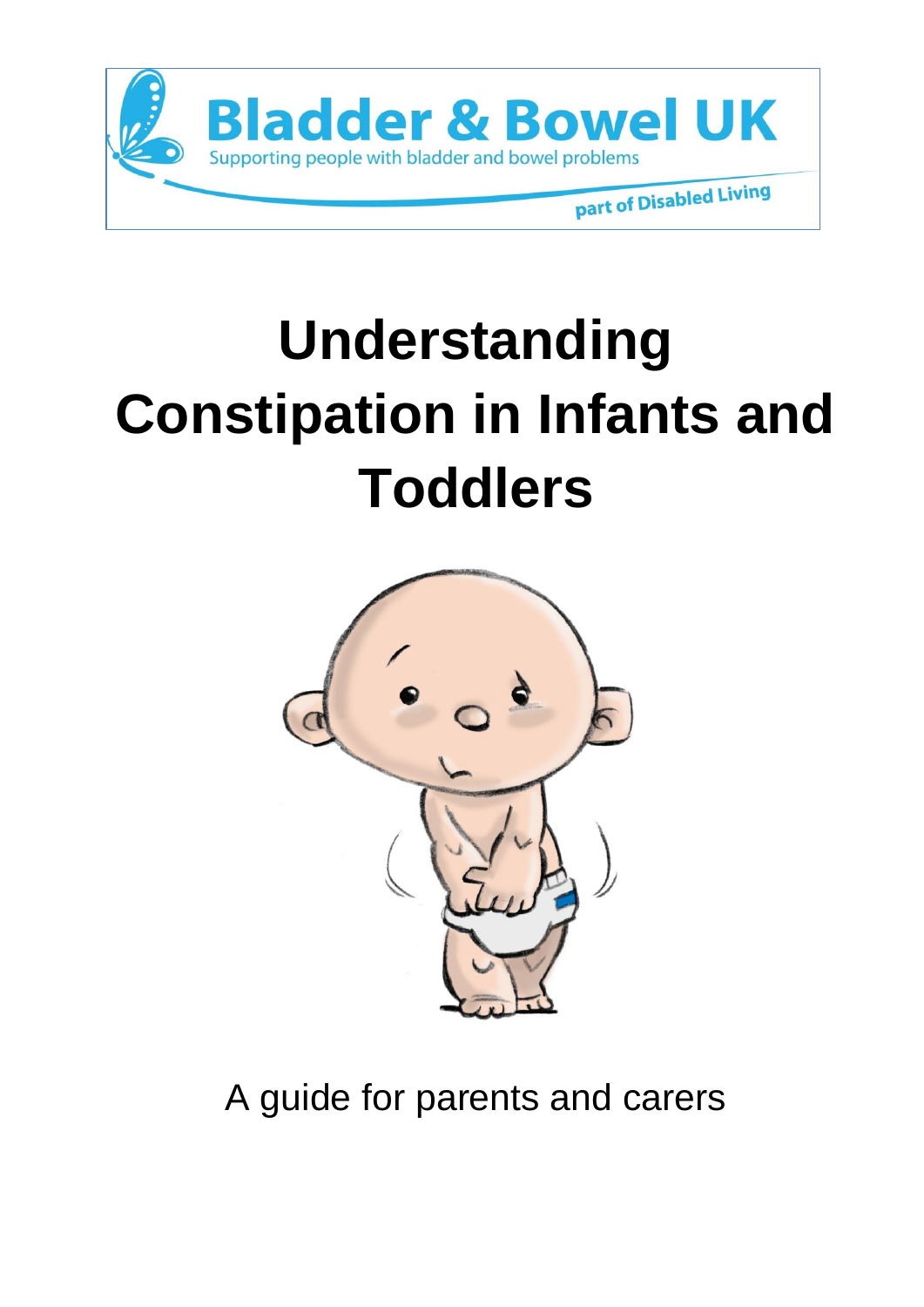Constipation is a common problem that can affect up to 28% of all children. It has been recognised as one of the most common infant digestive problems reported by parents. If the problem is identified and treated quickly it is easier to manage. However, families do not usually recognise the problem until their child starts potty training. At this point it is often more difficult to treat, particularly if the child is reluctant to open their bowels because of fear of pain or discomfort.

There are often unfounded concerns about the use of laxatives with babies and toddlers. Laxatives are safe to use in babies and small children and are licensed for them.

If constipation is not treated effectively it will become chronic. Chronic constipation is associated with other problems, including abdominal pain, pain when opening the bowels, withholding, loss of appetite and constant soiling. These become a greater concern when children start nursery or school.

## **The first poo - Meconium**

The first poo passed after birth is called meconium. It is often green in colour and very sticky. It is passed within the first 24 hours in about 87% of babies and within 48 hours by 99%.

Babies who are fed breast milk pass softer and a greater number of poos than those fed infant formula. All infant poos should be soft until they start to wean (start to have food). At this point the poo becomes firmer. The frequency of bowel movements in babies can vary a great deal, depending on whether they are breast or bottle fed.

| Age                        | <b>Number of bowel</b><br>movements per week | Average number of bowel<br>movements per day |
|----------------------------|----------------------------------------------|----------------------------------------------|
| $0 - 3$ months breast fed  | $5 - 40$                                     | 2.9                                          |
| $0 - 3$ months formula fed | $5 - 28$                                     | 2.0                                          |
| $6 - 12$ months            | $5 - 28$                                     | 1.8                                          |
| $1 - 3$ years              | $4 - 21$                                     | 1.4                                          |
| 3 years and older          | $3 - 14$                                     |                                              |

#### **Normal frequency of bowel movements in children**

Adapted from: Fontana et al.

## **Why are breast fed babies stools different?**

Breast milk contains proteins and oligosaccharides (a type of carbohydrate) that are not digested. This makes the poos larger and softer in consistency. Breast fed babies tend to be fed 'on demand', with more frequent feeding. This causes more stimulation of the gastrocolic reflex – the reflex in the bowel that results in the bowel contents being moved towards the bottom and a poo being passed. As the infant grows and starts to wean normal changes in the bowel result in them pooing less often.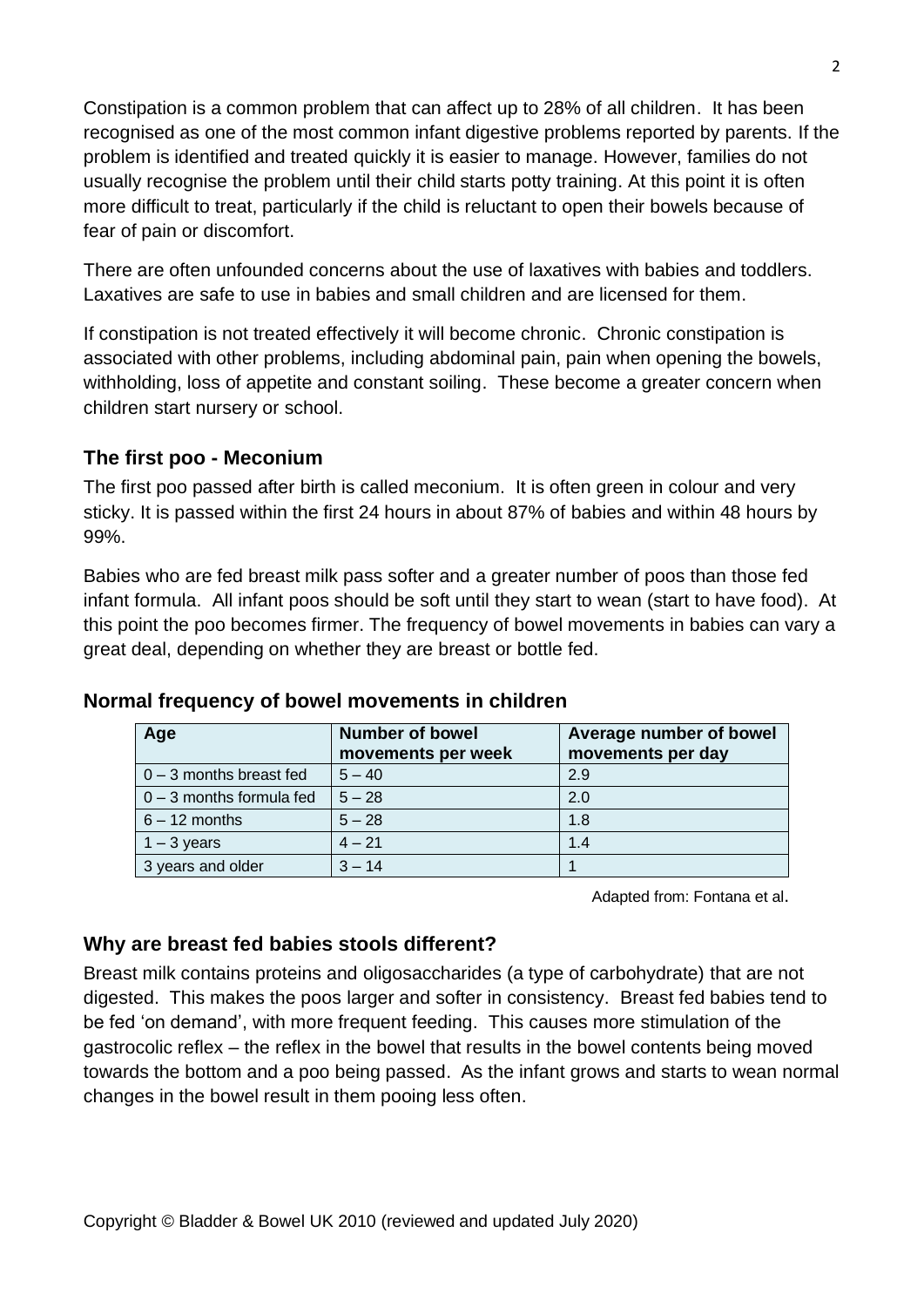## **Transit time**

Transit time is the time it takes for the feed to get from the mouth, all the way along the bowel and for the waste come out of the bottom as poo.

As a baby grows the transit time gets longer. In  $1 - 3$  month old babies the transit time may be 8.5 hours. However, at 4 -12 months old the transit time is about 16 hours. Therefore, the frequency of poos will reduce as the baby gets older. If you are worried that your baby may be constipated it is important to look at the consistency of the poo as well as the frequency.

# **Possible causes of constipation in infants**

- Formula feed not made up correctly (too concentrated, with not enough water)
- Weaning introduction of solid food, but without enough water-based drinks in between mealtimes
- Not enough fruit and vegetables
- High dairy food intake (e.g. too much cow's milk) can affect some babies
- Illness resulting in dehydration e.g. having a high temperature, diarrhoea, vomiting



## **Formula feeds**

Families need to ensure feeds are made up correctly, according to the instructions on the packet. For some infants who are struggling to poo, changing the formula may help, but this should only be done under the supervision of a healthcare professional.

Breast feeding is always best for babies, if mothers can manage this. Any changes or introduction of formula feeds should only be done on the advice of a healthcare professional.

# **Some simple interventions parents can try**

- **Abdominal (tummy) massage:** This should be taught to parents by a qualified healthcare professional
- **Leg exercise:** Lay the infant on their back and gently move their legs in a bicycle motion. This will cause the stomach muscles to move and put gentle stimulation on the infant's bowels and may help them to poo
- **Warm bath:** A relaxing warm bath may help the baby pass a poo easily. During or after the bath, try gently massaging the tummy (if parents have been taught how to do this by a qualified healthcare professional)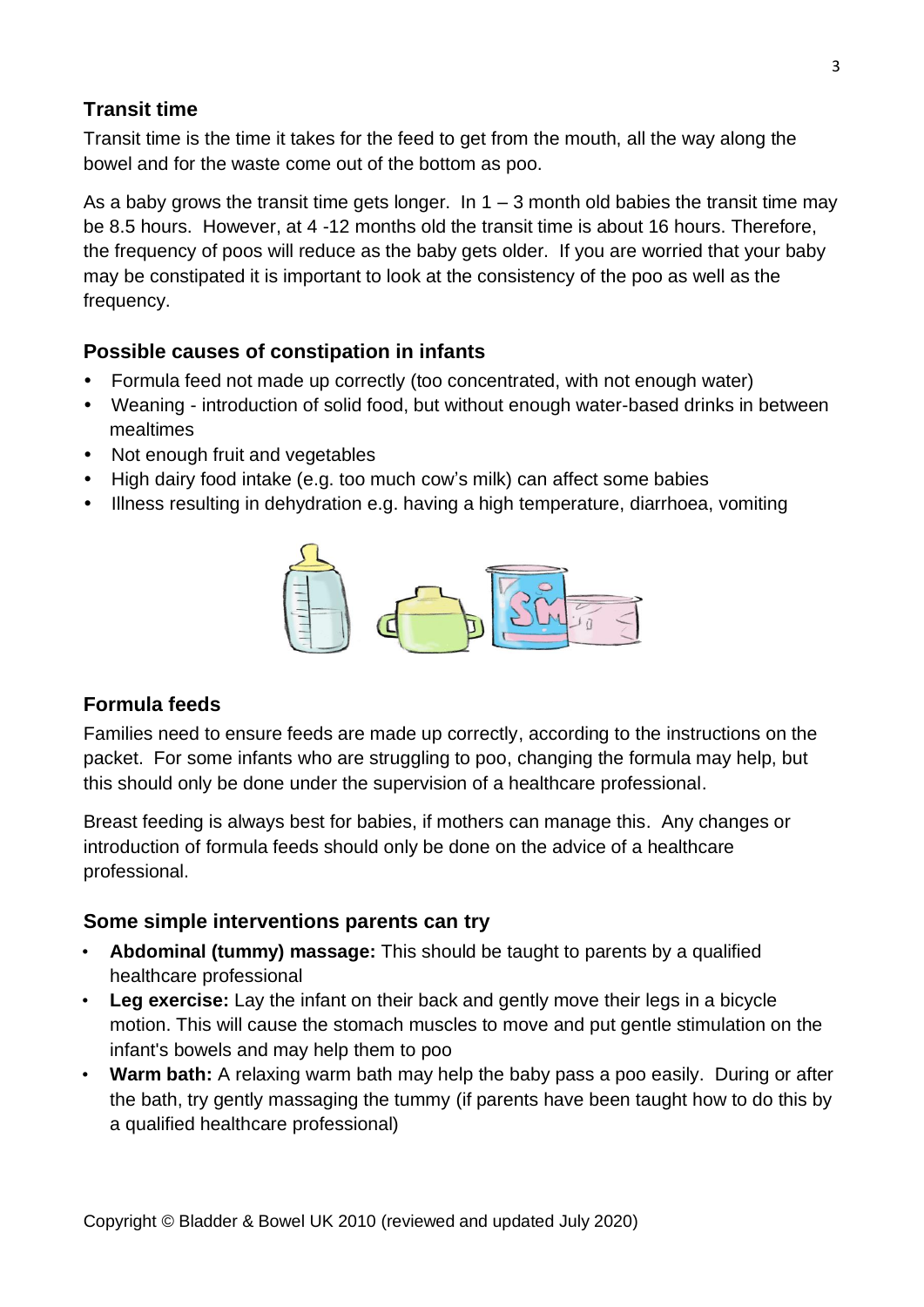**Fruit juice/puree:** Depending on the age of the infant – dilute fruit juice containing sorbitol – such as fresh apple or pear could be tried



If trying any of the above does not help, then further advice should always be sought from a healthcare professional. Laxatives (e.g. a macrogol) may need to be prescribed, to prevent the constipation becoming chronic.

### **Infant dyschezia**

Some babies appear to strain and grunt or go red in the face when they are opening their bowels, but they then pass normal soft stools. This usually happens because the infant has not learnt out how to relax the pelvic floor while doing a poo. When they feel the urge to go, they often stretch out their legs, which tightens the pelvic floor muscles. Families often say they have to 'help the poo come out' by bending and holding their baby's legs up.



This problem is sometimes called 'infant dyschezia'. It just means uncoordinated pooing, which normally gets better on its own by the time the baby is a few months old. It does not require treatment.

#### **Suppressing defecation**

If an older baby or toddler does not want to open their bowels for any reason, they can withhold the poo. They do this by tightening their bottom hole (the external anal sphincter) and squeezing their buttocks (the gluteal muscles). Doing this pushes the poo higher up into the rectum (the bit of bowel nearest the bottom) and reduces the feeling of needing to do a poo. If they keep doing this, the rectum eventually stretches to be able to hold onto all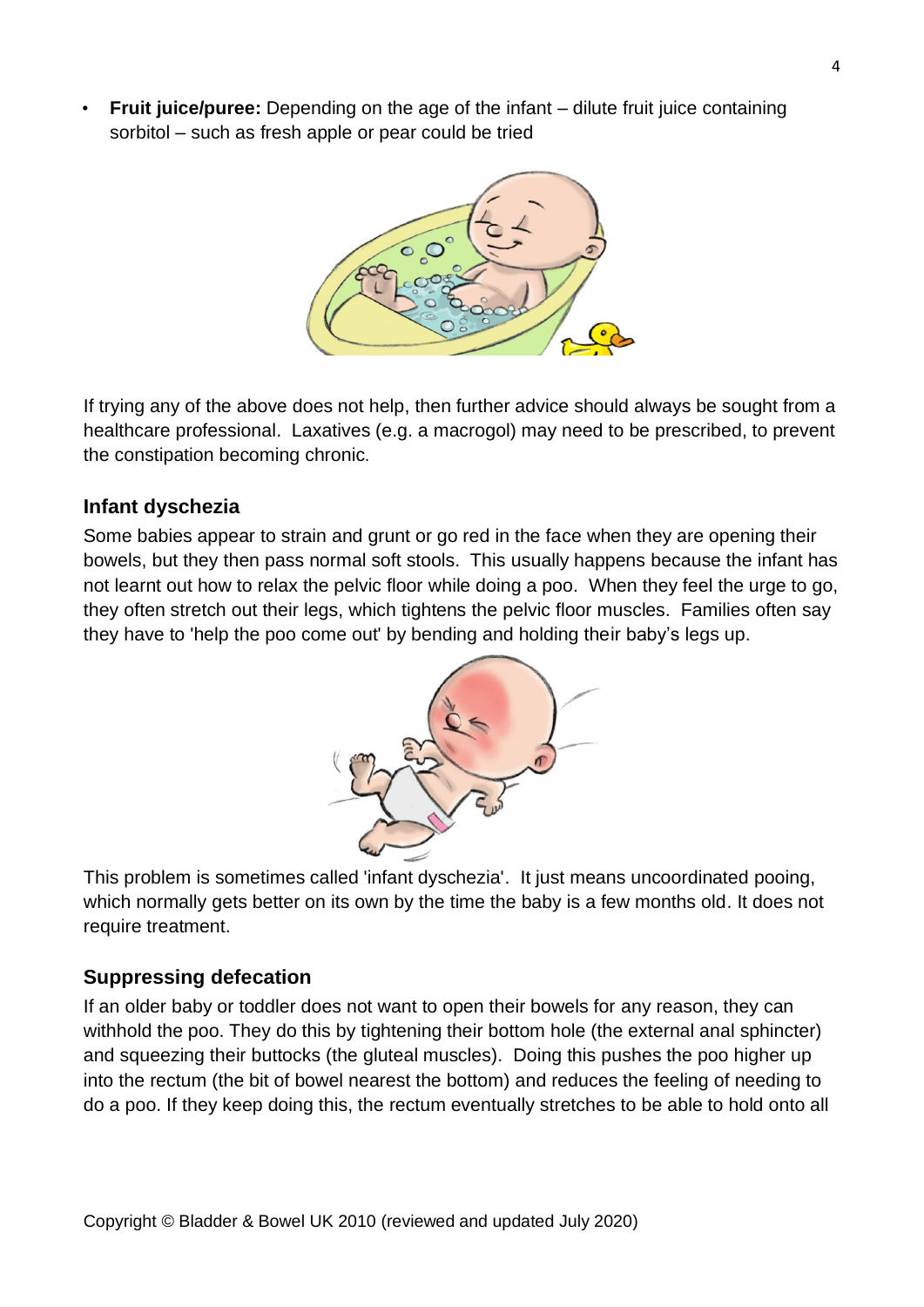the poo that they have not passed. The stretched rectum is then less able to push the poos out.

If this behaviour continues then your child will quickly become constipated.

# **Withholding poos**

Older babies and toddlers who have passed a large or hard poo that hurt their bottom will not want to poo again. If your child has experienced this, they will hold onto the poo next time they feel it coming. This is often called withholding.

The longer the poo stays in their rectum (bottom) the larger and harder the poo gets. A vicious circle develops with your child wanting to withhold, to stop any more poos coming out in case they hurt as well. The longer the poos sit in the bottom the bigger and harder they get and the more likely they are to hurt when they do come out.

If your baby or toddler is pooing less often than once most days and the poos are hard, this may indicate the development of constipation. It is important to address this quickly to prevent the cycle of withholding developing. Speak to their healthcare professional if you are concerned.



## **Key messages for babies**

Constipation is not an uncommon problem in formula fed infants.

Copyright © Bladder & Bowel UK 2010 (reviewed and updated July 2020)

- You should ask their healthcare professional for advice if you are worried your child may be constipated. Appropriate treatment may be needed to stop the problem becoming chronic (this is when the constipation has been present for more than four weeks. Chronic constipation may be more difficult to treat)
- If simple interventions fail to resolve constipation, then laxatives should be prescribed

## **Working with toddlers**

It will be very difficult to get your toddler to cooperate with pooing, particularly if they are frightened it might hurt. Encouraging them with fruit, vegetables and water-based drinks will help. However, they may also need to be prescribed laxatives. Speak to your healthcare professional if they are struggling with pooing or you are worried about their poos.

Sitting on the potty is a good position for opening the bowels as your child's bottom will be well supported, their feet are flat on the floor and their knees are higher than their hips. However, potty training should not be the focus before the constipation is improving.

If your toddler is potty trained but wants the nappy to poo, then let them have it, as this may encourage them to go. The nappy should only be used in the bathroom/toilet area, if they are potty trained. Encourage them to sit on the toilet/potty with nappy on, and eventually work on removing the nappy completely. (There is more information on this in the Bladder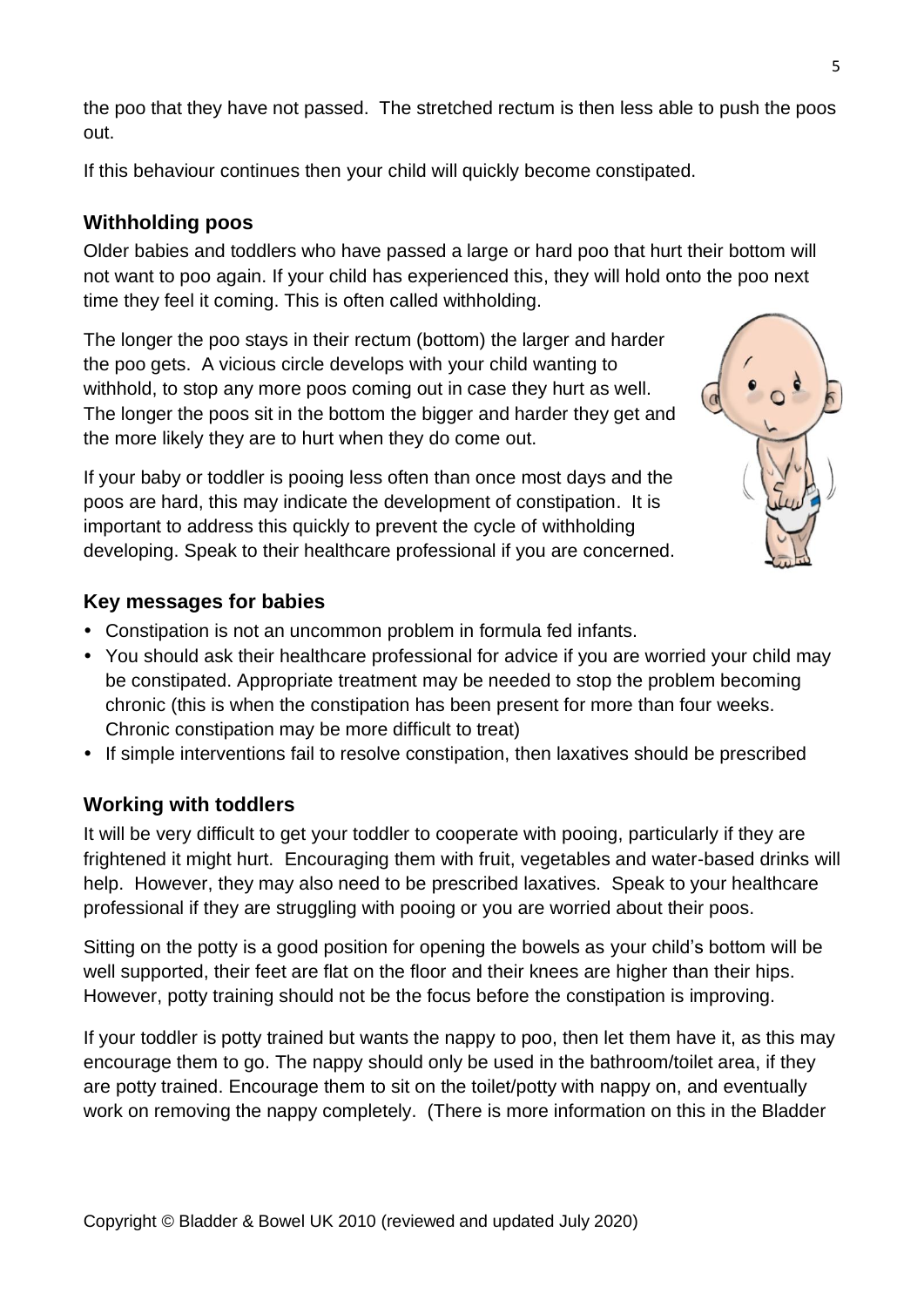& Bowel UK information leaflet 'Understanding toilet refusal – the child who will only poo in a nappy' for more information)

If constipation is caught quickly then simple interventions and adjustment of your child's diet and fluids may help. However, if these on their own do not make the problem completely better, then laxatives should be considered. If they are needed, enough laxative should be given to make sure the child is passing soft poos most days. The laxatives should be continued for as long as necessary. They should not be stopped suddenly but should be reduced gradually over a period of time, usually several weeks. Ask your healthcare professional for advice.

# **Further advice**

Always follow the advice given to you by your child's doctor or nurse. Talk to them if you have any concerns or questions

You should always read the leaflet that comes with any medicine that has been prescribed for your child.

#### You may contact the **Bladder & Bowel UK confidential helpline** at email: **[bbuk@disabledliving.co.uk](mailto:bbuk@disabledliving.co.uk)** or **Telephone: 0161 214 4591**

# **Related information**

There is more information about constipation and faecal impaction in the Bladder & Bowel UK leaflets:

**Talk About Constipation Understanding Childhood Constipation Understanding Faecal Impaction Understanding Macrogol Laxatives Understanding the Management of Constipation and Faecal Impaction**

These and all the other Bladder & Bowel UK information leaflets about children and young people's bladder and bowel issues are available at: [https://www.bbuk.org.uk/children](https://www.bbuk.org.uk/children-young-people/children-resources/)[young-people/children-resources/](https://www.bbuk.org.uk/children-young-people/children-resources/)

For further information about **Bladder & Bowel UK** services and resources visit our website at **[www.bbuk.org.uk](http://www.bbukuk.co.uk/)**

There is a video about how to use macrogol laxatives at [www.thepoonurses.uk](http://www.thepoonurses.uk/)